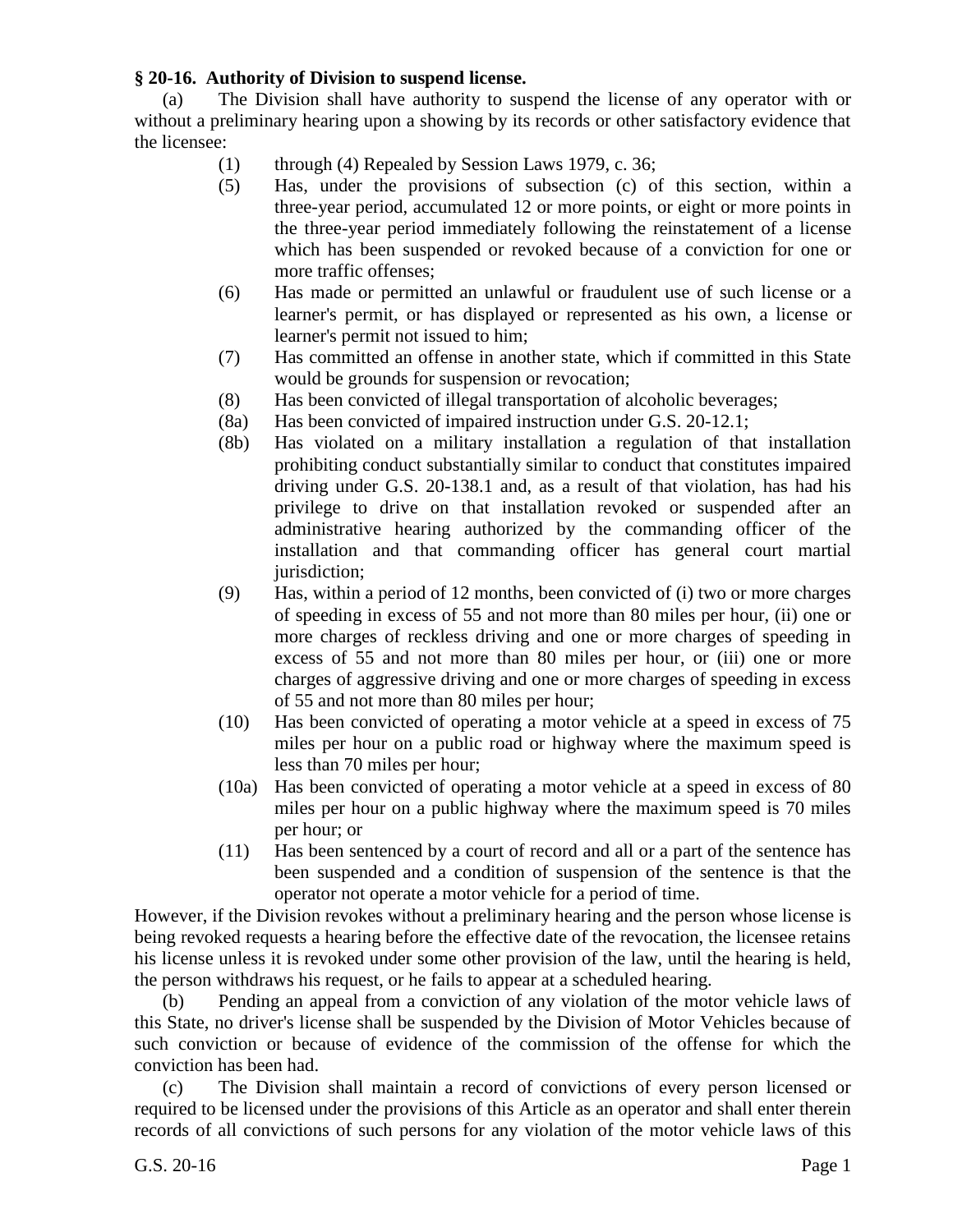State and shall assign to the record of such person, as of the date of commission of the offense, a number of points for every such conviction in accordance with the following schedule of convictions and points, except that points shall not be assessed for convictions resulting in suspensions or revocations under other provisions of laws: Further, any points heretofore charged for violation of the motor vehicle inspection laws shall not be considered by the Division of Motor Vehicles as a basis for suspension or revocation of driver's license:

## Schedule of Point Values

| Failure to yield right-of-way to pedestrian                                           |
|---------------------------------------------------------------------------------------|
|                                                                                       |
| Failure to yield right-of-way to bicycle,                                             |
|                                                                                       |
|                                                                                       |
|                                                                                       |
|                                                                                       |
|                                                                                       |
|                                                                                       |
|                                                                                       |
|                                                                                       |
|                                                                                       |
|                                                                                       |
| Speeding in a school zone in excess of the posted school                              |
|                                                                                       |
|                                                                                       |
|                                                                                       |
| Littering pursuant to G.S. 14-399 when the littering                                  |
|                                                                                       |
| Schedule of Point Values for Violations While Operating a Commercial Motor<br>Vehicle |
|                                                                                       |
|                                                                                       |
| Careless and reckless driving in violation of                                         |
|                                                                                       |
|                                                                                       |
|                                                                                       |
|                                                                                       |
|                                                                                       |
|                                                                                       |
|                                                                                       |
|                                                                                       |
| Failure to yield right-of-way to pedestrian                                           |
|                                                                                       |
| Failure to yield right-of-way to bicycle,                                             |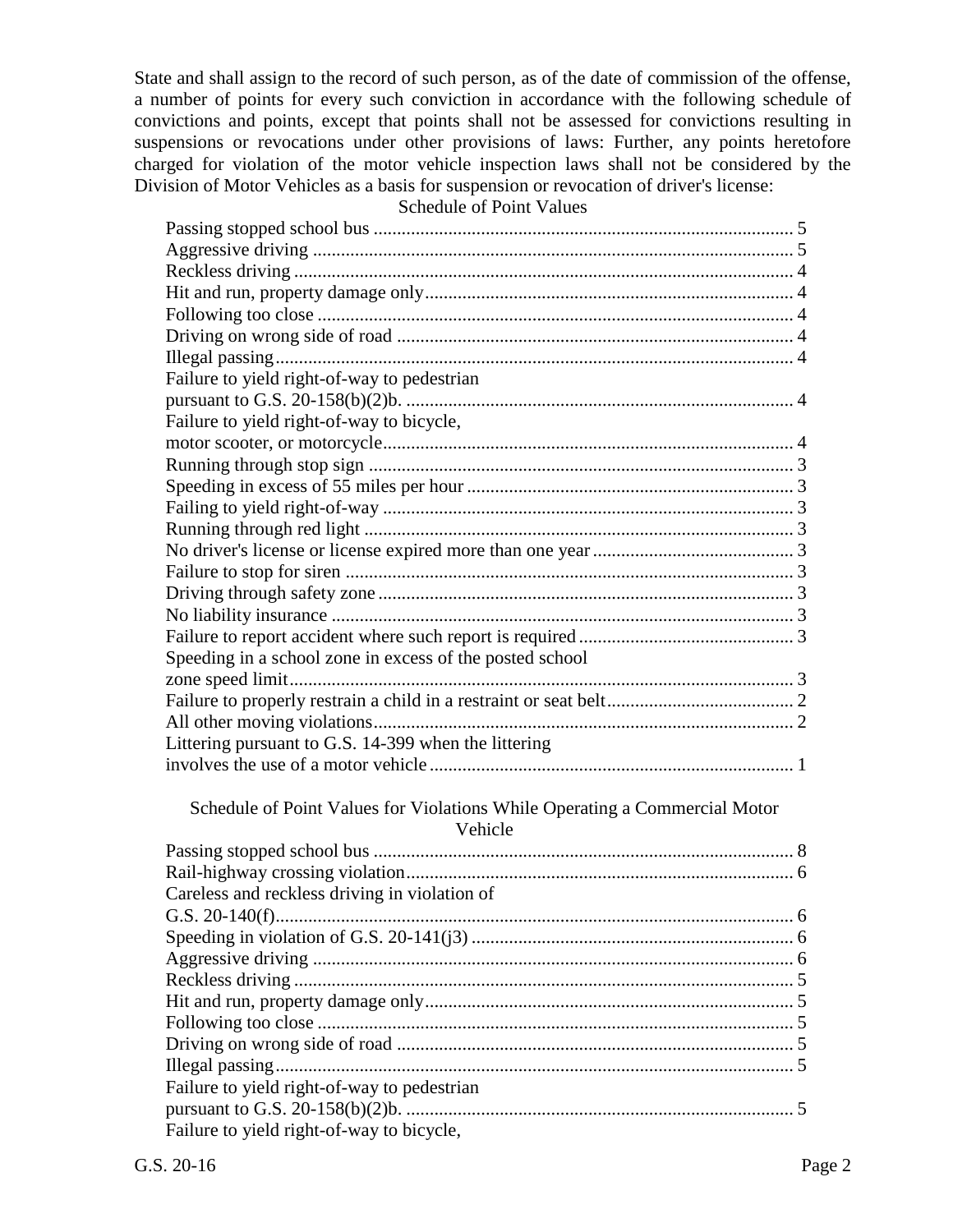The above provisions of this subsection shall only apply to violations and convictions which take place within the State of North Carolina. The Schedule of Point Values for Violations While Operating a Commercial Motor Vehicle shall not apply to any commercial motor vehicle known as an "aerial lift truck" having a hydraulic arm and bucket station, and to any commercial motor vehicle known as a "line truck" having a hydraulic lift for cable, if the vehicle is owned, operated by or under contract to a public utility, electric or telephone membership corporation or municipality and used in connection with installation, restoration or maintenance of utility services.

No points shall be assessed for conviction of the following offenses:

**Overloads** Over length Over width Over height Illegal parking Carrying concealed weapon Improper plates Improper registration Improper muffler Improper display of license plates or dealers' tags Unlawful display of emblems and insignia Failure to display current inspection certificate.

In case of the conviction of a licensee of two or more traffic offenses committed on a single occasion, such licensee shall be assessed points for one offense only and if the offenses involved have a different point value, such licensee shall be assessed for the offense having the greater point value.

Upon the restoration of the license or driving privilege of such person whose license or driving privilege has been suspended or revoked because of conviction for a traffic offense, any points that might previously have been accumulated in the driver's record shall be cancelled.

Whenever any licensee accumulates as many as seven points or accumulates as many as four points during a three-year period immediately following reinstatement of his license after a period of suspension or revocation, the Division may request the licensee to attend a conference regarding such licensee's driving record. The Division may also afford any licensee who has accumulated as many as seven points or any licensee who has accumulated as many as four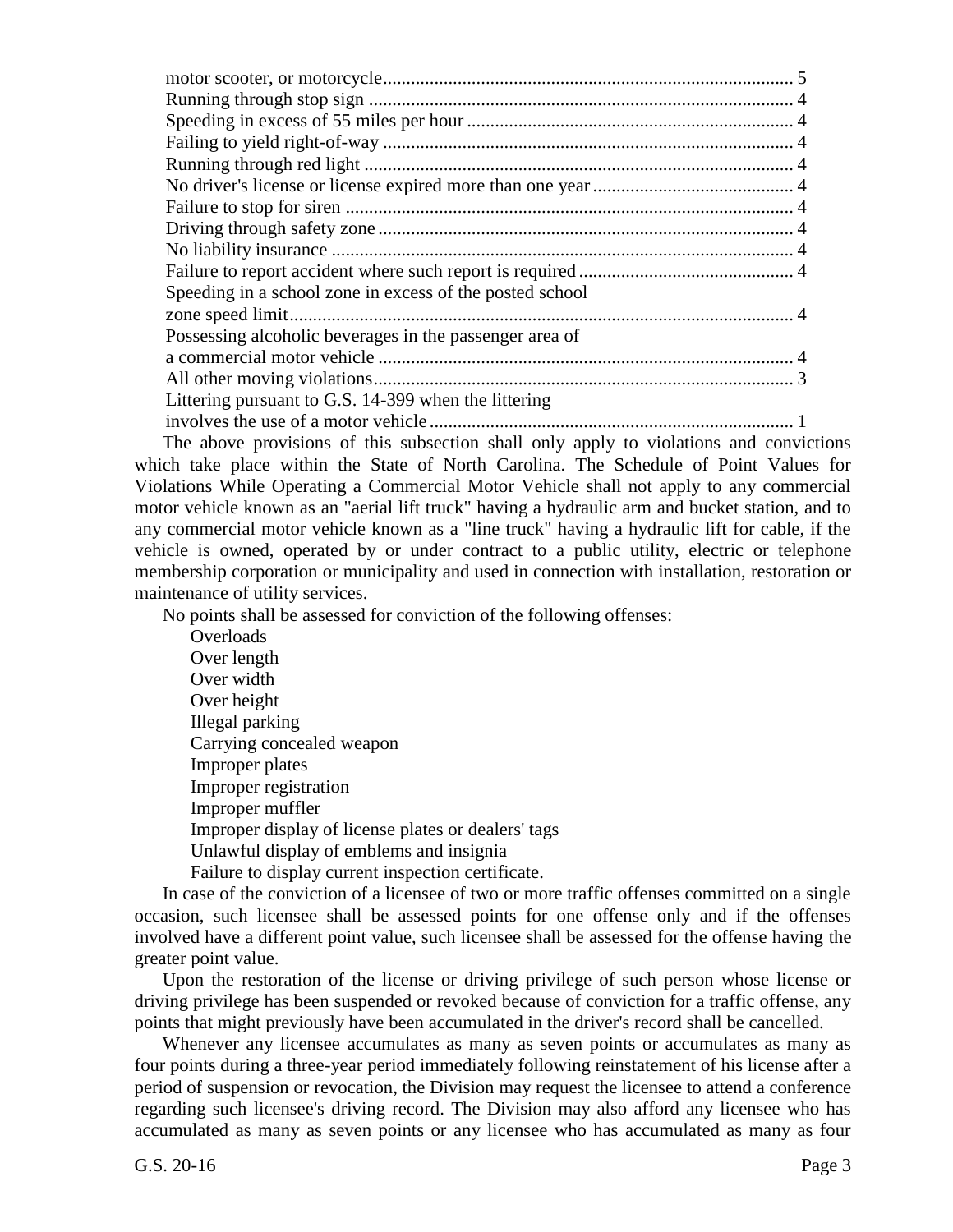points within a three-year period immediately following reinstatement of his license after a period of suspension or revocation an opportunity to attend a driver improvement clinic operated by the Division and, upon the successful completion of the course taken at the clinic, three points shall be deducted from the licensee's conviction record; provided, that only one deduction of points shall be made on behalf of any licensee within any five-year period.

When a license is suspended under the point system provided for herein, the first such suspension shall be for not more than 60 days; the second such suspension shall not exceed six months and any subsequent suspension shall not exceed one year.

Whenever the driver's license of any person is subject to suspension under this subsection and at the same time also subject to suspension or revocation under other provisions of laws, such suspensions or revocations shall run concurrently.

In the discretion of the Division, a period of probation not to exceed one year may be substituted for suspension or for any unexpired period of suspension under subsections (a)(1) through (a)(10a) of this section. Any violation of probation during the probation period shall result in a suspension for the unexpired remainder of the suspension period. Any accumulation of three or more points under this subsection during a period of probation shall constitute a violation of the condition of probation.

(d) Upon suspending the license of any person as authorized in this section, the Division shall immediately notify the licensee in writing and upon his request shall afford him an opportunity for a hearing, not to exceed 60 days after receipt of the request, unless a preliminary hearing was held before his license was suspended. Upon such hearing the duly authorized agents of the Division may administer oaths and may issue subpoenas for the attendance of witnesses and the production of relevant books and papers and may require a reexamination of the licensee. Upon such hearing the Division shall either rescind its order of suspension, or good cause appearing therefor, may extend the suspension of such license. Provided further upon such hearing, preliminary or otherwise, involving subsections (a)(1) through (a)(10a) of this section, the Division may for good cause appearing in its discretion substitute a period of probation not to exceed one year for the suspension or for any unexpired period of suspension. Probation shall mean any written agreement between the suspended driver and a duly authorized representative of the Division and such period of probation shall not exceed one year, and any violation of the probation agreement during the probation period shall result in a suspension for the unexpired remainder of the suspension period. The authorized agents of the Division shall have the same powers in connection with a preliminary hearing prior to suspension as this subsection provided in connection with hearings held after suspension. These agents shall also have the authority to take possession of a surrendered license on behalf of the Division if the suspension is upheld and the licensee requests that the suspension begin immediately.

(e) The Division may conduct driver improvement clinics for the benefit of those who have been convicted of one or more violations of this Chapter. Each driver attending a driver improvement clinic shall pay a fee of sixty-five dollars (\$65.00).

(e1) Notwithstanding any other provision of this Chapter, if the Division suspends the license of an operator pursuant to subdivisions (a)(9), (a)(10), or (a)(10a) of this section, upon the first suspension only, a district court judge may allow the licensee a limited driving privilege or license for a period not to exceed 12 months, provided he has not been convicted of any other motor vehicle moving violation within the previous 12 months. The limited driving privilege shall be issued in the same manner and under the terms and conditions prescribed in G.S. 20-16.1(b)(1), (2), (3), (4), and (5).

(e2) If the Division revokes a person's drivers license pursuant to G.S. 20-17(a)(16), a judge may allow the licensee a limited driving privilege for a period not to exceed the period of revocation. The limited driving privilege shall be issued in the same manner and under the